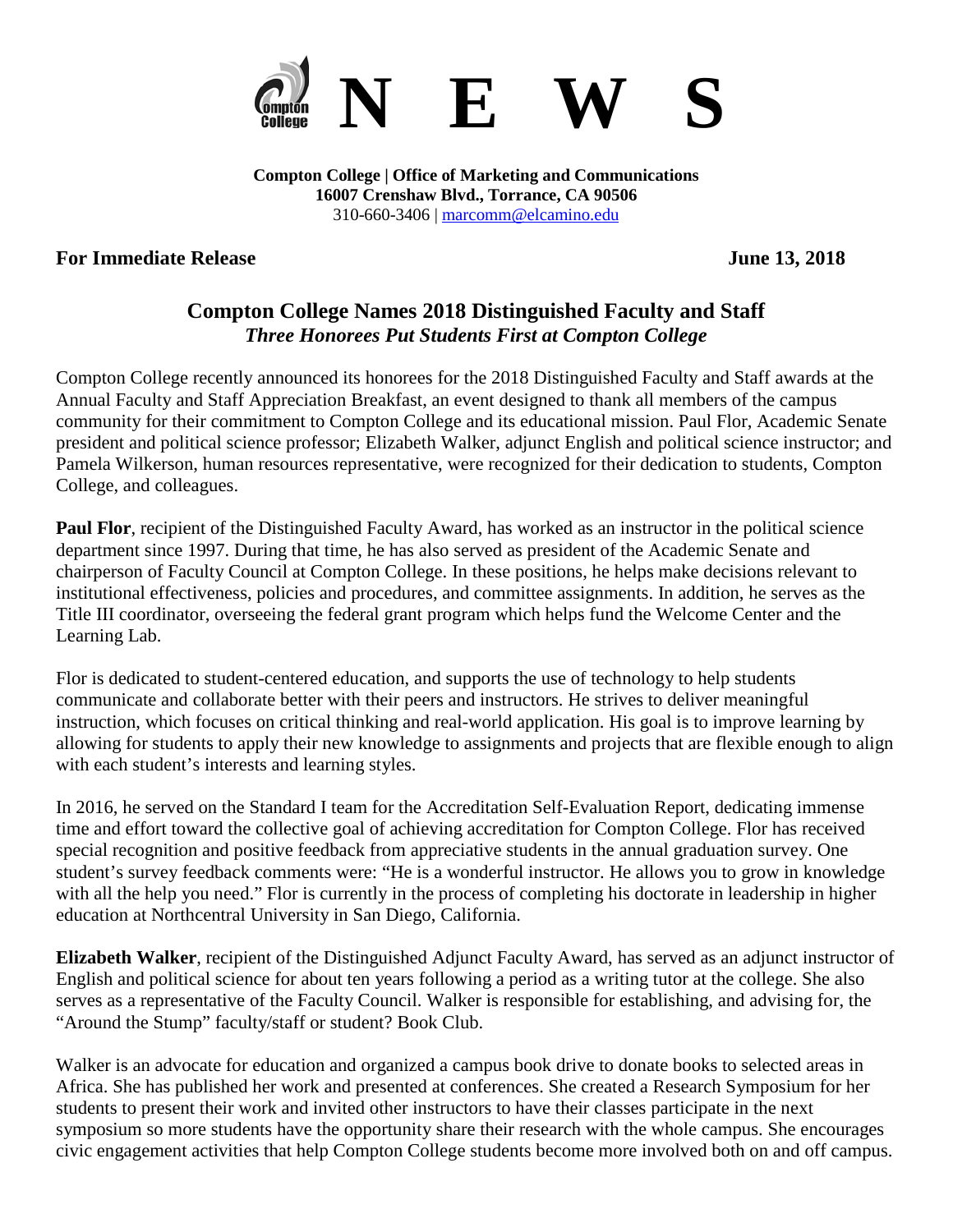Walker is recognized for innovative and creative education practices that have allowed students to thrive in her classroom. She strives to create an inclusive space for all student populations and works to help them develop academically and personally. She has contributed to the Compton College campus community in meaningful ways, including inspiring one of her previous students to pursue higher education as a career and join the Compton College faculty.

Walker is in the process of completing her doctorate in education at Claremont University. She earned a master's degree in public administration from Seton Hall University, and master's degrees in both political science and higher education studies from Claremont Graduate University. She earned a bachelor's degree in English from Pepperdine University.

**Pamela Wilkerson**, recipient of the Distinguished Staff Award, serves as a human resources representative for the Compton Community College District. She graduated from El Camino College Compton Center in 2013, prior to which she took a position as a student worker in 2010 while she was completing her studies. After earning her associate degree in business administration, she earned a bachelor's degree in applied studies from California State University, Dominguez Hills, and earned a Master of Business in Administration at Western Governors University.

The individual who nominated Wilkerson for this award described her interest in helping others as "authentic" and said she enthusiastically assists others in achieving their goals at Compton College. "With kindness and compassion, she actively seeks to help others. She motivates others through leading by example, always keeping her word, following through on every activity she participates in, and acting in a dignified manner regardless of who she is interacting with."

Wilkerson believes in doing her part to ensure "Every Student is a Success Story," the personal motto of Compton College President Keith Curry who challenges all faculty and staff to support this goal. She is also guided by the quote, "Be the labor great or small. Do it well or not at all." Wilkerson says she is a proud alumnus who works "to ensure that the needs of students, faculty and staff are met and expectations exceeded."

### **Photos available online:**

<http://www.compton.edu/adminandoperations/publicrelations/images/2018/PaulFlor2018.jpg>

**Caption:** The Compton Community College District Board of Trustees recognize the Compton College 2018 Distinguished Faculty honoree Paul Flor. From left, Andres Ramos, board member; Sonia Lopez, vice president; Paul Flor, political science instructor; Nicole J. Jones, president; Deborah LeBlanc, board member; and Joshua Castellanos Ramos, student trustee.

### <http://www.compton.edu/adminandoperations/publicrelations/images/2018/ElizabethWalker2018.jpg>

**Caption:** The Compton Community College District Board of Trustees recognize the Compton College 2018 Distinguished Adjunct Faculty honoree Elizabeth Walker. From left, Andres Ramos, board member; Sonia Lopez, vice president; Elizabeth Walker, adjunct instructor of English; Nicole J. Jones, president; Deborah LeBlanc, board member; and Joshua Castellanos Ramos, student trustee.

#### <http://www.compton.edu/adminandoperations/publicrelations/images/2018/PamelaWilkerson2018.jpg>

**Caption:** The Compton Community College District Board of Trustees honor the Compton College 2018 Distinguished Staff Member Pamela Wilkerson. From left, Andres Ramos, board member; Sonia Lopez, vice president; Pamela Wilkerson, human resources representative; Nicole J. Jones, president; Deborah LeBlanc, board member; and Joshua Castellanos Ramos, student trustee.